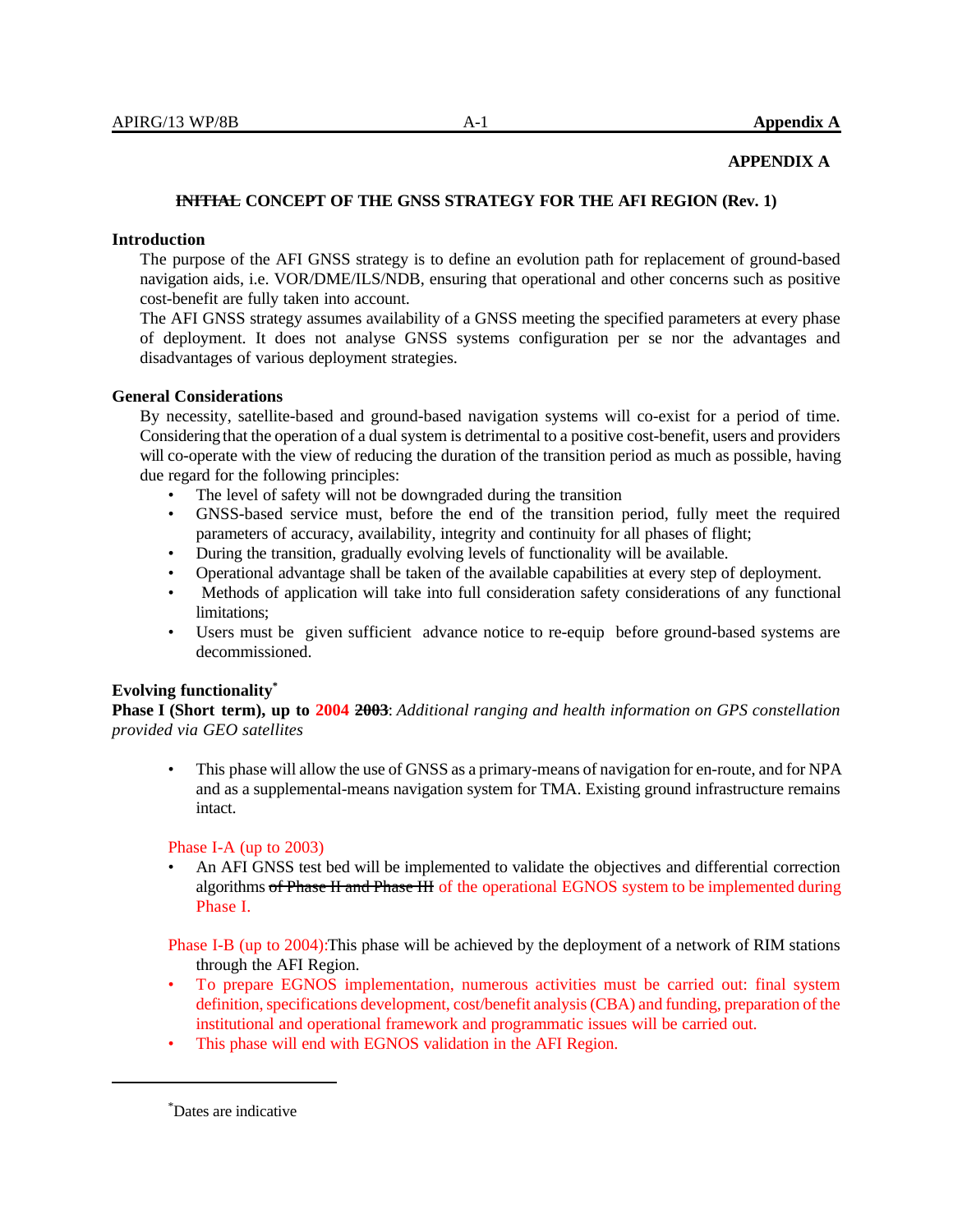**Phase II (Medium term) 2005-2011 2003-2008**: *APV-I NPV-I, 20m vertical accuracy, will be available everywhere in the AFI Region*

- 1. This phase will allow for:
	- En-route phase: sufficient capability to meet en-route navigation requirements everywhere in the AFI Region; GNSS is approved as a sole-means system for en-route navigation, taking into account technical and legal developments, and institutional aspects. En-route navigation aids will be progressively withdrawn accordingly in consultation with users.
	- Terminal areas: sufficient capability to meet TMA navigation requirements everywhere in the AFI region; GNSS is approved as sole-means for TMAs, taking into account technical and legal developments, and institutional aspects.
	- Terminal area VOR/DME/NDB, and Locators not associated with ILS, will be progressively withdrawn in consultation with users during Phase II.
	- Approach and landing phase: sufficient capability for APV-1 non-precision approach and landing in the whole AFI Region.
	- ILS will continue to be provided at aerodromes<sup>1</sup>.

### *Note 1: Where the requirements for approach and landing can be met by APV-1, the withdrawal of ILS CAT I should be considered.*

2. During Phase II, the implementation of Long term GNSS will be developed. a satellite-based augmentation system (SBAS) ground infrastructure will be put in place in the AFI Region; en-route navigation aids will be progressively withdrawn. VOR/DME and ILS will continue to be provided in terminal areas and at aerodromes.

**Phase III (Long term) 2008 2012 onwards:** It is also assumed that at least two constellations of navigation satellites will be available. *Sole-means navigation services from en-route to CAT I operations. CAT I* by *SBAS or GBAS CAT I will be available in those locations where analysis of historical MET data or traffic characteristics justifies the requirement. Other requirements will be met by ground-based augmentation system (GBAS).* This will require the deployment of additional RIMS in the AFI.

- a) During Phase III, ILS CAT I will be withdrawn in consultation with users.
- b) Where CAT II/III ILS requirements have been confirmed, these facilities will remain unless technical evolution then demonstrates that the requirement can be supported by GBAS or SBAS GNSS.
- c) The plan of withdrawal of ILS should ensure availability of an ILS at least within 500 NM. This reduced back-up network of ILS will remain in place as long as necessary and until sufficient level of confidence has been built on GNSS as sole-means navigation system for CAT I approach and landing operations.
- 3. Terminal area VOR/DME will also be progressively withdrawn during Phase III in a co-ordinated ILS/VOR/DME withdrawal plan, catering for the alternate availability of the two sets of facilities at different locations.

#### *Institutional issues*

a) Phases II and III of the AFI GNSS strategy will require the deployment of AFI specific GNSS components. In order to minimize costs associated with the deployment and operation of these components, AFI should seek cooperation agreements with systems providers in adjacent regions with a view to the joint use of GNSS components where feasible and cost-effective.